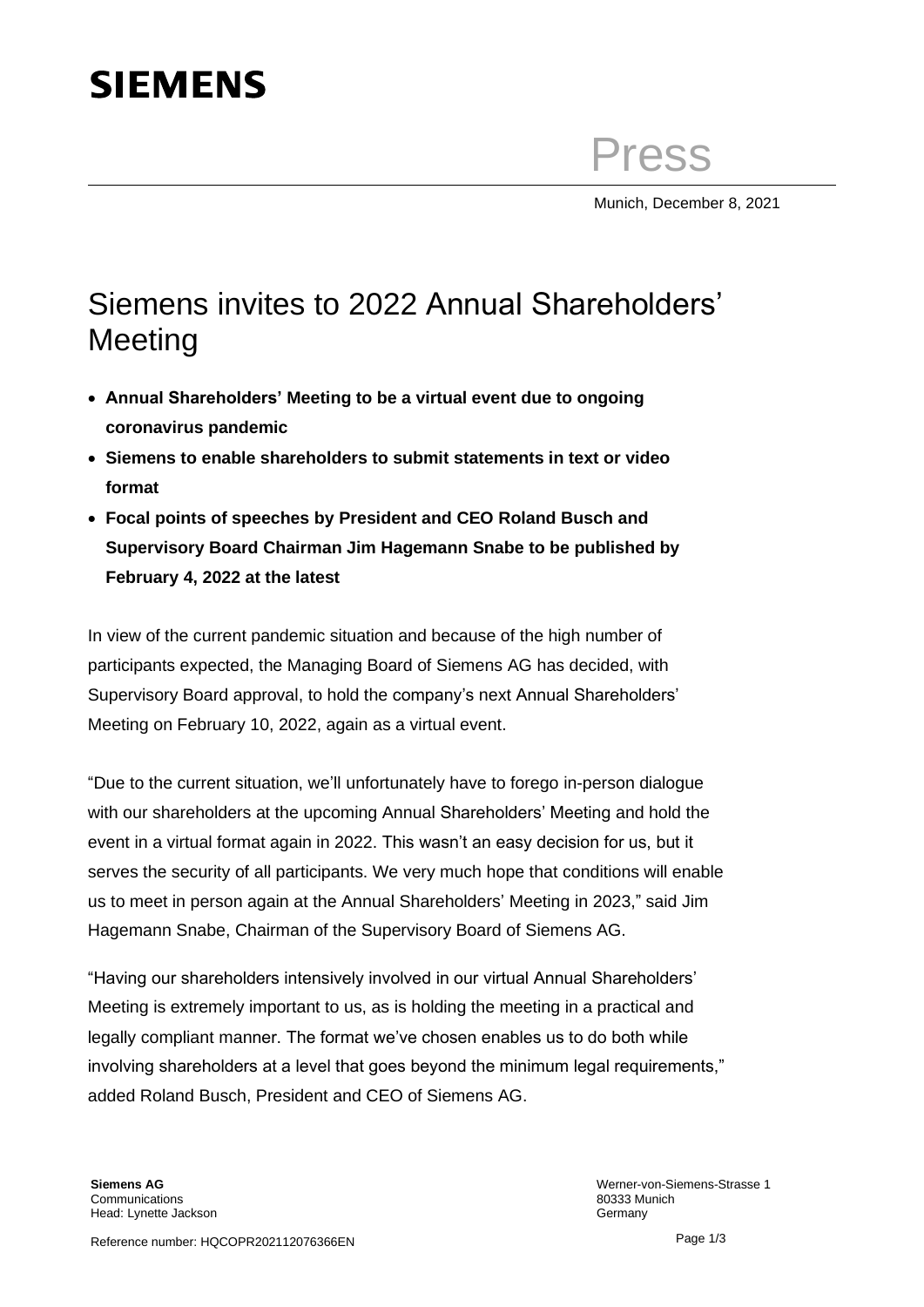After registering, shareholders can submit their statements relating to the agenda in text form or video format via the Internet Service until February 7, 2022. These statements will then be made available on the Internet Service to all other shareholders. The Company intends to show shareholder video statements during the Annual Shareholders' Meeting. In addition, the focal points of the speeches by the President and CEO and by the Supervisory Board Chairman to the Annual Shareholders' Meeting will be published online no later than February 4, 2022. This advance publication will allow shareholders to better prepare themselves for the meeting and submit statements relating to the speeches. Questions to be answered at the Annual Shareholders' Meeting can still be submitted via the Internet Service until February 8, 2022.

The decision to hold a virtual Annual Shareholders' Meeting avoids the considerable planning uncertainties and cost risks caused by the currently unforeseeable development of the pandemic and of pandemic-related restrictions on assembly. Holding the Annual Shareholders' Meeting in a virtual format will also mitigate health risks for employees and shareholders and help control the spread of infection.

For more information, please see the Notice of Annual Shareholders' Meeting 2022, which was published today and is available at [www.siemens.com/agm.](http://www.siemens.com/agm)

This press release is available at<https://sie.ag/3ovCYDy>